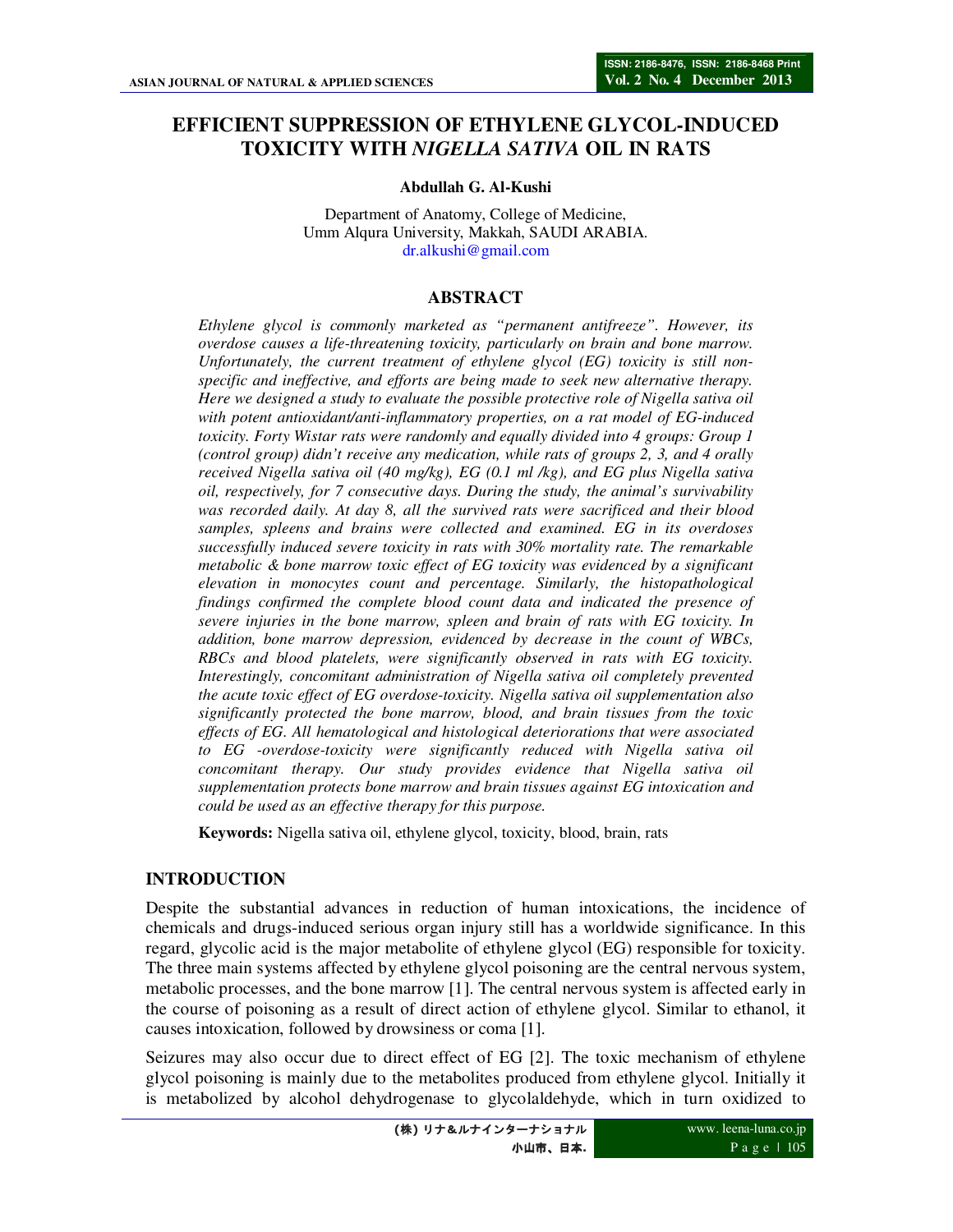glycolic acid. The increase in metabolites may cause encephalopathy or cerebral edema [3]. The metabolic effects occur in 12 to 36 hours post ingestion, causing primarily metabolic acidosis which is mainly due to accumulated glycolic acid. Additionally, as a side effect of the first two steps of metabolism, an increase in lactic acid concentration in blood occurs contributing to lactic acidosis. The formation of acid metabolites also causes inhibition of other metabolic pathways, such as oxidative phosphorylation [1].

The spleen toxicity of ethylene glycol occurs in 24 to 72 hours post ingestion, and is caused by a direct cytotoxic effect of glycolic acid. The glycolic acid is then metabolized to glyoxylic acid and finally to oxalic acid. Oxalic acid binds with calcium to form calcium oxalate crystals which may deposit and cause damage to many areas of the body including the brain, spleen, heart, kidneys, and lungs [1]. The rate-limiting step in this cascade is the conversion of glycolic to glyoxylic acid [4]. Accumulation of glycolic acid in the body is mainly responsible for toxicity [5].

Ethylene glycol is not only toxic to humans [6], but also toxic to domestic pets such as cats and dogs. The amount more than 0.1 mL per kg body weight (mL/kg) of pure substance is generally considered as toxic dose. Roughly 16 mL of 50% ethylene glycol for an 80 kg adult and 4 mL for a 20 kg child are toxic enough which require medical intervention. Poison control centers often use more than a lick or taste in a child or more than a mouthful in an adult as a dose requiring hospital assessment [7]. The orally lethal dose in humans has been reported as approximately 1.4 mL/kg of pure ethylene glycol [1], which is approximately 224 mL of 50% ethylene glycol for an 80 kg adult and 56 mL for a 20 kg child. Although survival with medical treatment has occurred with doses much higher than this, death has occurred with 30 mL of the concentrate in an adult [8–10].

Unfortunately, the current medical treatments for ethylene glycol toxicities are often ineffective and non-specific, and therefore efforts are being made to seek new effective medications. Developing pharmacologically effective agents from natural products has become a new trend by virtue of their little toxicity or few side effects. In this regard, a special emphasis has been given on the benefits of *"Herbal Medicine*" as new therapeutic tools and antidotes for various chemicals and drugs-induced toxicities. Among the promising medicinal plants, *Nigella Sativa* or "the black seed", is an amazing herb. In Arabic, it is termed as 'Habbat el Baraka', and has been translated by the prophet "Mohammed" as seeds of blessing having healing powers [11]. *Nigella sativa* has been used in the treatment of a variety of illnesses, including bronchial asthma, headache, dysentery, infections, obesity, back pain, hypertension, gastrointestinal problems, and eczema. A number of compounds have been isolated from *Nigella sativa;* among them thymoquione (TQ) is considered as the main bioactive component of *Nigella sativa oil.* 

Several recent studies have shown that TQ has powerful antioxidant, anti inflammatory, antimicrobial and anticancer effects [12–19]. One of the major mechanisms of TQ is its free radical scavenging properties and inhibition of lipid peroxidation [20]. Recently, an interesting study has been conducted in University of Mississippi Medical Center, USA, which attributed the tissue protective property of TQ mainly to prevention in ROS production and preservation of intracellular antioxidant elements like glutathione [21]. Based on these collective facts, this study was designed and its primary aim was to investigate the possible potential protective role of *Nigella sativa oil* in preventing the brain, blood and spleen cytotoxic events of EG over-dosage and its promising importance.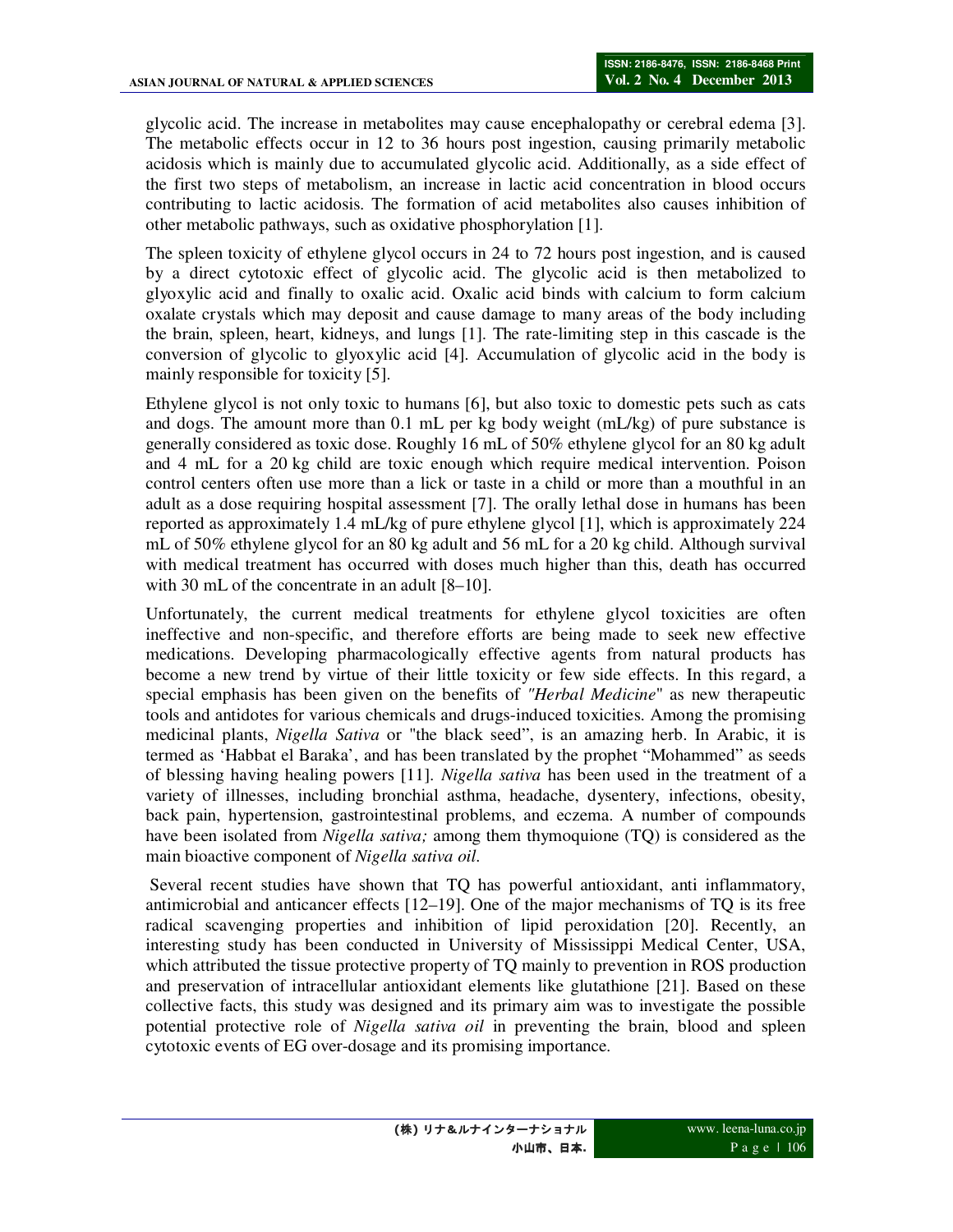# **MATERIALS AND METHODS**

# **Chemicals**

*Nigella sativa* oil was purchased from Sigma Chemical (St Louis, MO, USA). Ethylene Glycol was purchased from Pharmaceutical markets and suspended in normal physiological saline.

# **Animals, Treatments and Experimental Design**

Forty Wistar rats (weighing 250-300 g) were obtained from the experimental animal house of Anatomy department of Umm Al-Qura University and kept under the same laboratory conditions of temperature (range from  $21.9^{\circ}$ C to  $22.4^{\circ}$ C) and lighting (12:12 h light: dark cycle). The rats were given free access to standard laboratory chow food and tap water. They were housed in stainless-steel metabolic cages and allowed to acclimatize for 1 week before experimentation. The rats were randomly divided into four groups (10 rats in each group). Group 1 didn't receive any medication and served as normal control while the rats in group 2 were orally administered (via an intra-gastric tube) with *Nigella sativa* oil (40 mg/kg/day) for 7 consecutive days. Rats in group 3 were intraperitoneal injected by 0.1 ml *Nigella sativa* oil for 2 consecutive days and then orally administered EG via intra-gastric tube with a daily dose of 0.1 ml/kg for 5 consecutive days. Rats in group 4 received EG plus *Nigella sativa* oil daily (by the same administration schedule as in groups 2 and 3) for 7 consecutive days. The doses of EG were selected based on the published reports [53,54] where the remarkable damaging effects of EG on nervous and renal systems were well-documented. The therapeutic doses of *Nigella sativa* oil were also adopted based on earlier studies [11,17]. During the study period, all animal groups were daily examined for their survivability, and the observed mortality cases were recorded. Animals in each group who survived at the end of the study (i.e., at day 5), were finally sacrificed under thiopental general anesthesia. From each sacrificed animal, blood samples were taken from the inferior vena cava; the sample was collected into heparinized microtube (i.e., contained lecithin heparin) for hematological assays. Immediately after blood sampling, the whole spleen and brain were removed quickly and weighed. A part of each isolated organ was prepared for histopathological examination as described below.

All studies were carried out in accordance with the guidelines of the Council of Animal Care, and the protocols were accepted by The Research Ethical Committee of Faculty of Medicine, Umm Al-Qura University in Makkah.

### **Hematological Assays**

The heparinized blood samples were employed for measurement of red blood cell (RBC) count, white blood cell (WBC) count, platelet (PLT) count, hemoglobin (Hb) concentration and hematocrit percentage (Hct%) using an automated hematology analyzing system.

### **Histopathological Examinations**

The animals were sacrificed by an overdose of anesthesia (phenobarbital 60 mg intraperitoneally). Following craniotomy and laparotomy, the brain and spleen were dissected, cleaned of connective tissues and excised from each rat. Each isolated specimens were divided into two parts. The first part was immersed in 10% formol saline, embedded in paraffin blocks and sectioned into 5 microns thick tissue sections. Thereafter, the tissue samples were stained with haematoxylene and eosin (H&E), and histopathological examination were done under a light microscope. The other part was immersed into 2.5% glutaraldehyde, and after multiple steps involving chemical fixation, dehydration and drying,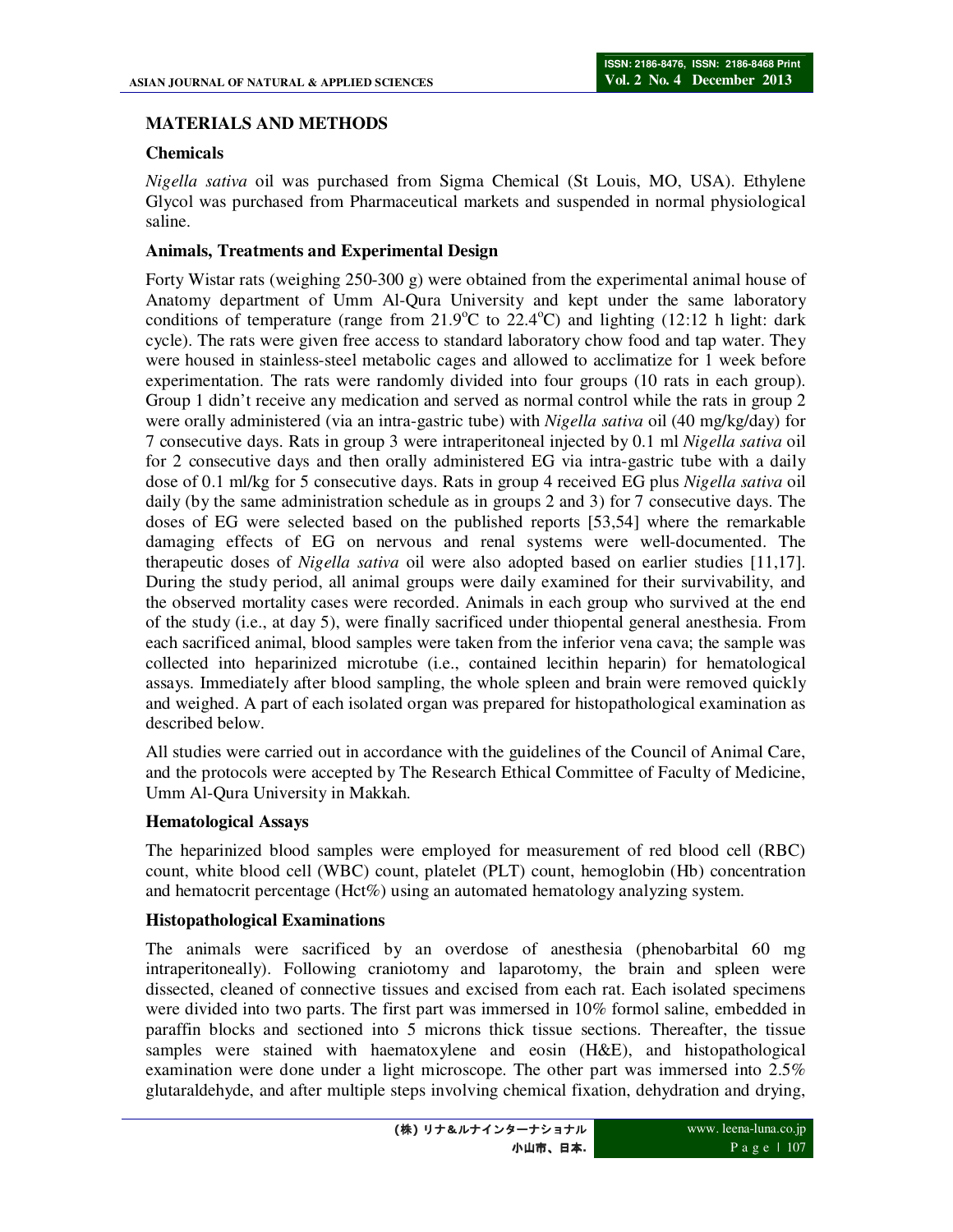the samples were examined using scanning electron microscope (Lice Stereoscan 260 England). The photos were taken.

#### **Statistical Analysis**

All data are expressed as mean  $\pm$  standard error (SE). Data were compared among groups using Student's *t*-test. A  $p$  value less than 0.05 ( $P < 0.05$ ) was considered to represent a statistically significant difference.

# **RESULTS**

In the present study, we investigated whether co-administration of *Nigella sativa* oil could prevent the acute lethal trend of EG. The administration of toxic EG in toxic doses resulted in 30% mortality rate (3/10) in rats over the study period. However, when we concomitantly administered *Nigella sativa* oil with EG, it fully protected the rats from the acute lethal effect of EG, and no mortality rate was recorded. Therefore, *Nigella sativa* oil can effectively block the lethal effect of EG intoxication.

**Table 1. Biochemical and Hematological Effects of Ethylene Glycol (EG) and/or (***Nigella sativa* **oil).** 

| Parameter                                  | Control         | Nigella sativa<br>oil alone | EG alone         | $EG + Nigella$<br>sativa oil |
|--------------------------------------------|-----------------|-----------------------------|------------------|------------------------------|
| Monocytes                                  | $0.23 \pm 0.15$ | $0.15 \pm 0.04$             | $0.59 \pm 0.27*$ | $0.37 \pm 0.2^*$             |
| White blood cells count $(10^3/\text{uL})$ | $6.19 \pm 00.5$ | $6.77 \pm 0.7$              | $2.41 \pm 0.1*$  | $5.66 \pm 0.2$ <sup>#</sup>  |
| Red blood cells count $(10^3/\text{uL})$   | $7.22 \pm 1$    | $8.63 \pm 1.1$              | $3.34 \pm 0.4*$  | $6.17 \pm 1^{*}$             |
| Blood Platelets $(10^3/\text{uL})$         | $159 \pm 25$    | $160 \pm 17$                | $77 + 9*$        | $120 \pm 14$ <sup>#</sup>    |
| Hemoglobin) concentration $(g/dL)$         | $14.1 + 2.1$    | $14.9 \pm 1.7$              | $5.6 \pm 1.3*$   | $12.1 \pm 2.1^{\#}$          |
| Hematocrit value $(\% )$                   | $40.7 + 2.2$    | $41.42 \pm 1.6$             | $15.6 \pm 1.8^*$ | $34.21 \pm 1.1^*$            |

\* There is significant difference (*P* < 0.05) between values of animals received EG alone and those of normal controls.

<sup>#</sup> There is significant difference ( $P < 0.05$ ) between values of animals received EG alone and those received EG+ *Nigella sativa* oil.

We observed interesting findings related to hematology. As illustrated in Table 1, in comparison with normal controls, there was a remarkable increase in the number of monocytes and decrease in the number of white blood cells (WBCs), red blood cells (RBCs), and blood platelets (PLT) in the blood of EG-alone received rats. They were also associated with significant decrease in total hemoglobin (HGB) and hematocrit (HCT) values (Tab. 1). However, treatment of these EG-received rats with *Nigella sativa* oil significantly reversed these decrease in WBCs, RBCs, and PLT counts, and corrected the values of HGB and HCT approximately to their normal levels. More interestingly, administration of *Nigella sativa* oil to normal rats produced an increase in blood cellular counts, but it was statistically insignificant.The histopathology of spleen and brain are represented by Figs. 1-6 and Figs. 7- 10, respectively.

### **DISCUSSION**

We have designed the study to investigate the effect of *Nigella sativa* oil supplementation on the development of EG over dose intoxication and its associated life-threatening sequels.

小山市、日本**.**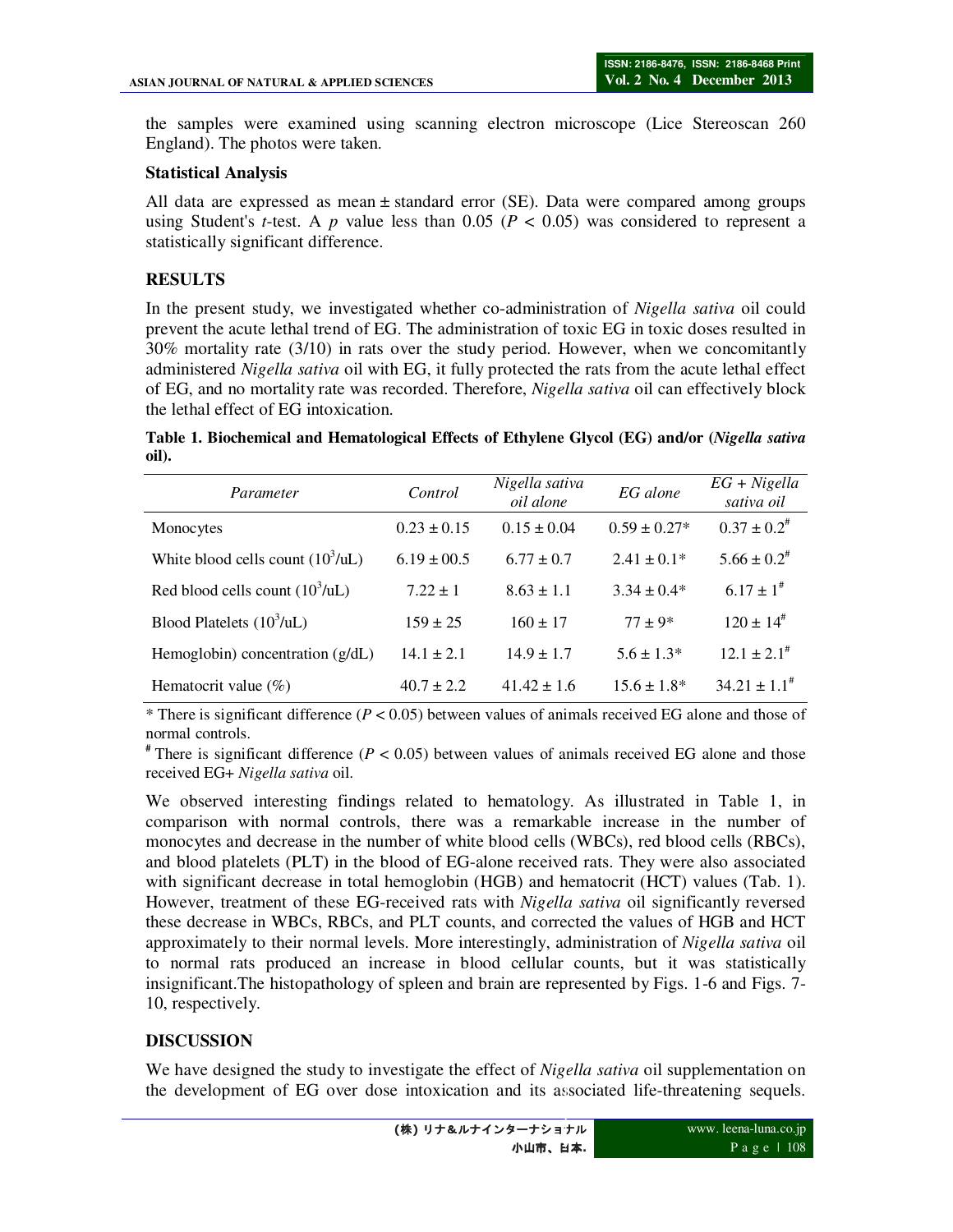Interestingly, our data showed that concomitant administration of *Nigella sativa* oil successfully prevented the acute lethal effect of EG toxicity and protected rat's spleen, bone marrow and brain from the destructive effects of EG overdose intoxication. The specific protective effect of *Nigella sativa* oil was demonstrated recently [21]. The study reported that reactive oxygen species (ROS) play a major role in the progression of disease. Substances that can attenuate the production of ROS, such as *Nigella sativa* oil, can potentially slow or stop the progression of disease. In acute inflammation, there is an increase in polymorphonuclear cells which lead to increases in local production of  $H_2O_2$ , and ultimately to large amounts of ROS and cellular damage. Decreasing ROS will lead to a better solution of acute inflammation [21].

From hematological results, we found remarkable decrease in the number of WBCs, RBCs, and blood platelets in the blood of rats with ethylene glycol overdoses. They were also associated with significant decreases in total hemoglobin and hematocrit which in turn associated with increase in monocytes count. However, treatment of these rats with *Nigella sativa* oil significantly prevented these hematological toxic effects of ethylene glycol, which is in agreement with earlier study [22].

In harmony with our findings, a recent Japanese study has also recorded the same fact in mice, and the authors found that overdose of ethylene glycol resulted in producing some of the toxic agents that have powerful destructing effects on bone marrow DNA. Interestingly, this damaging effect disappeared in *Nigella sativa* oil treated rats. The toxic effect of EG on spleen was reduced spleen cell number [23], histopathological defect and congestion of spleen [24] and spleen lymphatic necrosis [25,26] as in our results. The deposition of crystal occurs in different organs, such as brain and kidney [27] and is possible to occur in the spleen, as seen in the present study. In the rats which received *Nigella sativa* oil, no histopathological change is in agreement with the study by Karawaya *et al.* [28] due to protective effect of *Nigella sativa* oil by preservation of the lymphatic content within the splenic white pulp [28].

We known that ethylene glycol has toxic effect on the human nervous system including generalized seizures and coma [29–35]. Ataxia, slurred speech, confusion [34–40], restlessness, irritation, and disorientation [41–43], and semiconsciousness and unresponsiveness [29,44–47]. During this study, we observed a phenomenon of generalized convulsions in rats which received ethylene glycol, and eventually they died and we did not see other phenomenon such as ataxia and coma. Similar findings are reported by Lyon *et al.* [48], who found a histopathological change in the rat brain with minimum or no neurological symptoms. In histopathological change, the brain necrosis in rat that received ethylene glycol in the present study is in agreement with previous study that showed a brain necrosis in cases of ethylene glycol poisoning [39].

However, a phenomenon of generalized convulsions did not occur in other animal groups including those that received ethylene glycol and simultaneously treated with *Nigella sativa* oil. Therefore, this observation actually reflected the neuro-protective effects of *Nigella sativa* oil against EG-induced neuronal injury in rats. This clinical sign was further confirmed by the histopathological findings. Kanter [49,50] has reported a non histopathological changes of neurodegeneration in hippocampus after chronic toluene exposure in rats by NS and neuroprotective effect on the peripheral nerve. Similar findings have also been reported recently by Kanter *et al*. [51], who found ethylene glycol toxicity-induced hepatoencephally and brain damage and the protective effect of *Nigella sativa* oil against brain damage. In another study by Al-Majed *et al.* [52], neuro protective effect of *Nigella sativa* oil was also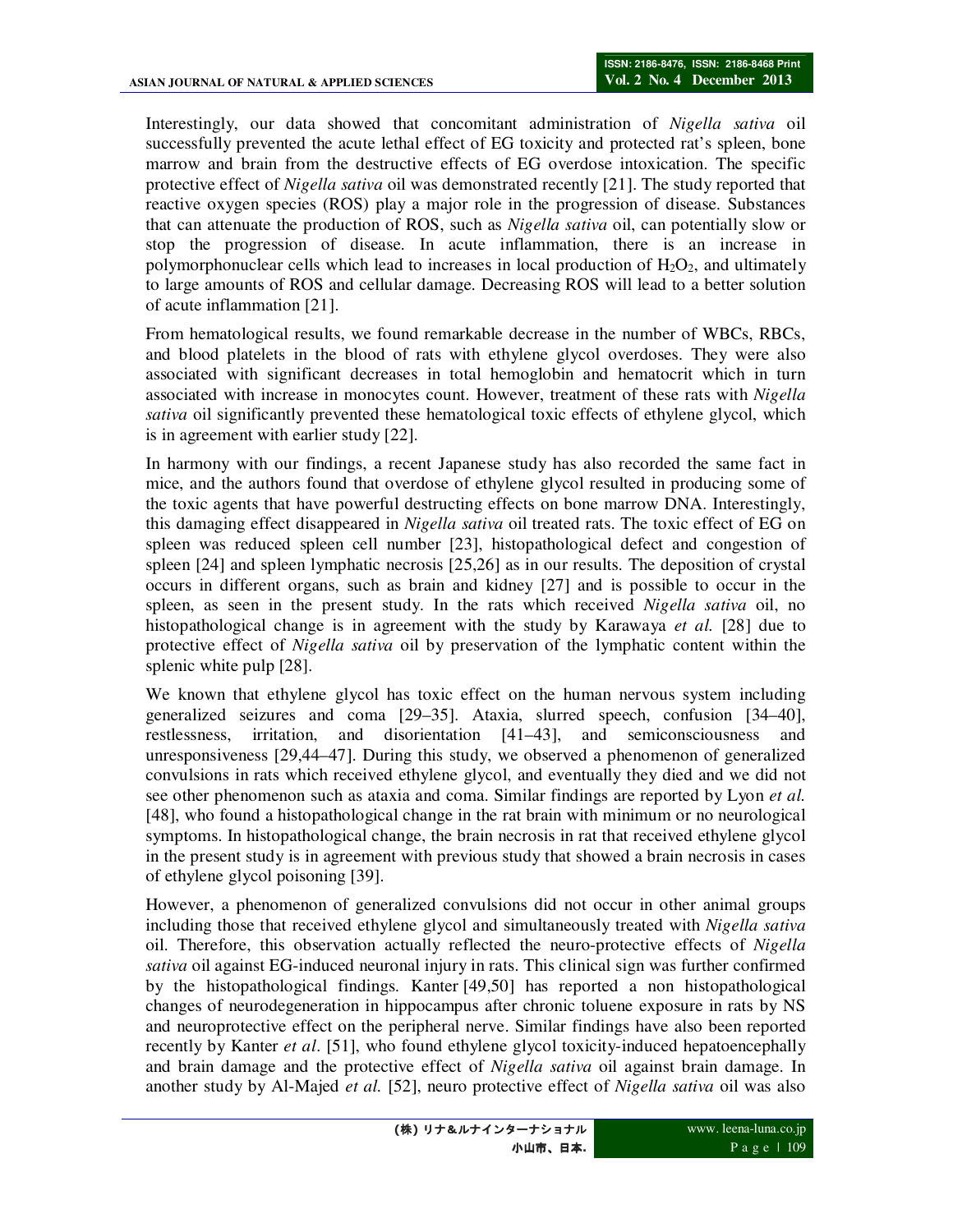found in neuronal injury caused by other sources, such as Forebarin ischemia due to chronic toluene exposure.

### **CONCLUSIONS**

The present study indicates that concurrent administration or supplementation of *Nigella sativa* oil can successfully prevent the acute lethal trend of ethylene glycol overdose intoxication as well as its associated serious damaging effects on spleen, bone marrow and brain tissues.

# **CONFLICT OF INTEREST**

The author declares no conflict of interest.

# **REFERENCES**

- [1]. Brent J. (2001). Current management of ethylene glycol poisoning. *Drugs, 61*(7), 979–988.
- [2]. Barceloux, D. G, Krenzelok, E. P, Olson K, Watson W. (1999). American Academy of Clinical Toxicology Practice Guidelines on the Treatment of Ethylene Glycol Poisoning. Ad Hoc Committee. *J Toxicol Clin Toxicol, 37*, 537–560
- [3]. Maier W. (1983). Cerebral computed tomography of ethylene glycol intoxication. *Neuroradiology, 24*, 175–177
- [4]. Gabow PA, Clay K, Sullivan JB, Lepoff R. (1986). Organic acids in ethylene glycol intoxication. *Ann Intern Med., 105*, 16–20.
- [5]. Clay, K. L, Murphy, R. C. (1977). On the metabolic acidosis of ethylene glycol intoxication. *Toxicol Appl Pharmacol, 39*(1), 39–49.
- [6]. Friedman, E. A., Greenberg, J. B., Merrill, J. P., Dammin, G.J. (1962). Consequences of ethylene glycol poisoning. Report of four cases and review of the literature. *Am J Med., 32*, 891–902.
- [7]. Caravati, E. M., Erdman, A.R., Christianson, G., Manoguerra, A. S., Booze, L. L., Woolf, A. D., Olson, K. R., Chyka, P. A., Scharman, E. J., Wax, P. M., Keyes, D. C., Troutman, W. G. (2005). Ethylene glycol exposure: an evidence-based consensus guideline for out-of-hospital management. *Clin Toxicol (Phila), 43*, 327–345
- [8]. Eder, A. F., McGrath, C. M., Dowdy, Y. G., Tomaszewski, J. E., Rosenberg, F. M., Wilson, R. B., Wolf, B. A., Shaw, L. M. (1998). Ethylene glycol poisoning: toxicokinetic and analytical factors affecting laboratory diagnosis. *Clin Chem, 44*, 168–177.
- [9]. Field, D. L. (1985). Acute ethylene glycol poisoning. *Crit Care Med., 13*, 872–873.
- [10]. Amathieu, R., Merouani, M., Borron, S, W., Lapostolle, F., Smail, N., Adnet, F. (2006). Prehospital diagnosis of massive ethylene glycol poisoning and use of an early antidote. *Resuscitation, 70*, 285–286.
- [11]. Padhye, S., Banerjee, S., Ahmad, A., Sarkar, F. H. (2008). From here to eternity the secret of Pharaohs: Therapeutic potential of black cumin seeds and beyond. *Cancer Ther., 6*, 495–510.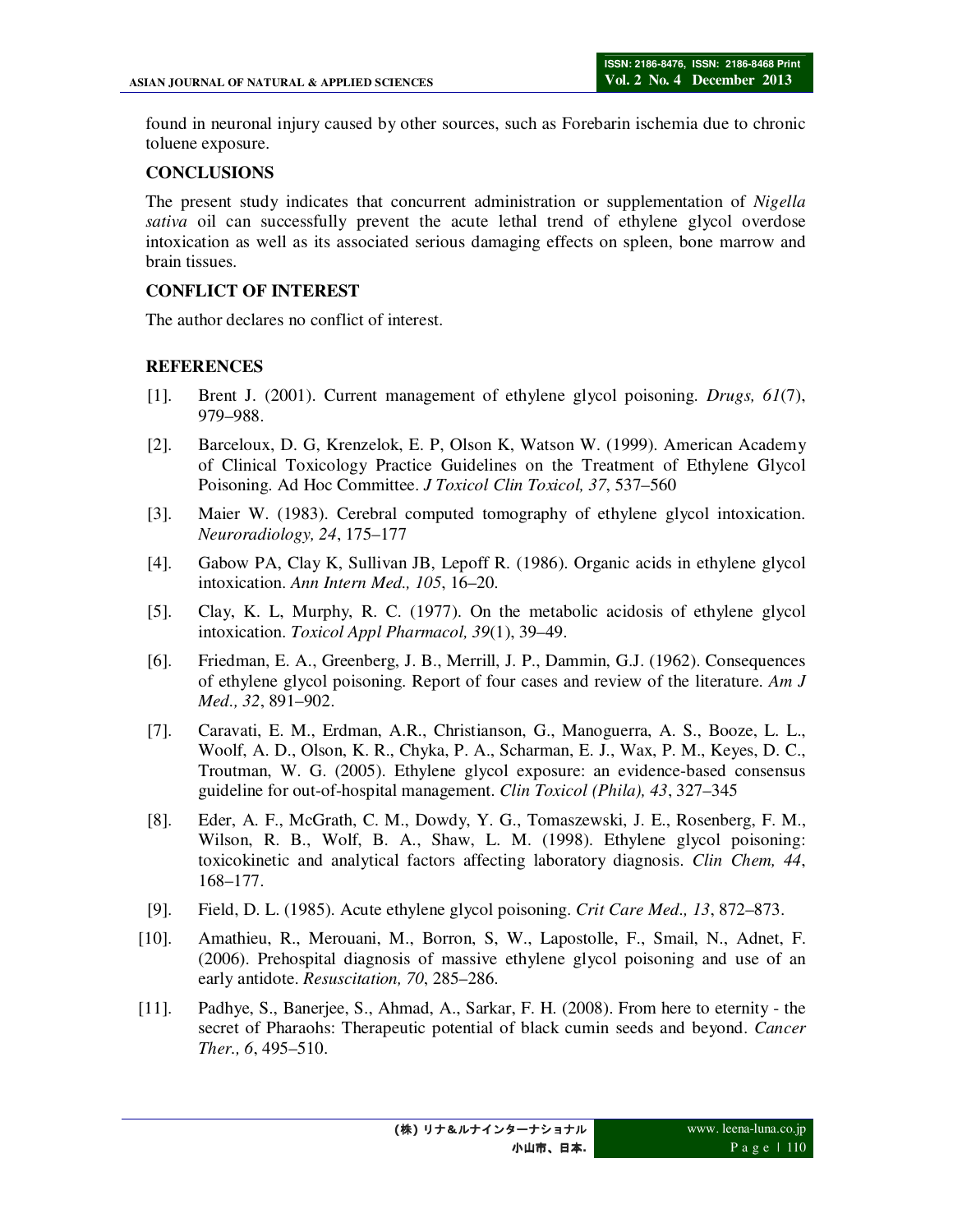- [12]. AlJabre, S., Al-Akloby, O. M., Al-Qurashi, A. R., Akhtar, N., Al-Dossary, A., Randhawa, M. A. (2003). Thymoquinone, an active principle of Nigella sativa, inhibited Aspergillus niger. *Pakistan J Med Res., 42*, 185–191.
- [13]. Badary, O. A., Taha, R. A., Gamal, A. M., bdel-Wahab, M. H. (2003). Thymoquinone is a potent superoxide anion scavenger. *Drug Chem Toxicol., 26*, 87–98.
- [14]. Benkaci-Ali, F., Baaliouamer, A., Meklati, B. Y. (2006). Kinetic study of microwave extraction of essential oil of Nigella sativa L. seeds. *Chromatographia, 64*, 227–231.
- [15]. Gali-Muhtasib, H., Ocker, M., Kuester, D., Krueger, S., El-Hajj, Z., Diestel, A., Evert, M., El-Najjar, N., Peters, B., Jurjus, A., Roessner, A., Schneider-Stock, R. (2008). Thymoquinone reduces mouse colon tumor cell invasion and inhibits tumor growth in murine colon cancer models. *J Cell Mol Med., 12*, 330–342.
- [16]. Gali-Muhtasib, H., Kuester, D., Mawrin, C., Bajbouj, K., Diestel, A., Ocker, M., Habold, C., Foltzer-Jourdainne, C., Schoenfeld, P., Peters, B., ab-Assaf, M., Pommrich, U., Itani, W., Lippert, H., Roessner, A., Schneider-Stock, R. (2008). Thymoquinone Triggers Inactivation of the Stress Response Pathway Sensor CHEK1 and Contributes to Apoptosis in Colorectal Cancer Cells. *Cancer Res., 68*, 5609– 5618.
- [17]. Aggarwal, B. B., Kunnumakkara, A. B., Harikumar, K. B. (2008). Potential of Spice-Derived Phytochemicals for Cancer Prevention. *Planta Med., 28*, 1219–1223.
- [18]. Flesar, J., Havlik, J., Kloucek, P., Rada, V., Titera, D., Bednar, M., Stropnicky, M., Kokoska, L. (2010). In vitro growth-inhibitory effect of plant-derived extracts and compounds against Paenibacillus larvae and their acute oral toxicity to adult honey bees. *Vet Microbiol., 145*, 129–133.
- [19]. Alkharfy, K. M., Al-Daghri, N. M., Al-Attas, O.S., Alokail, M. S. (2011). The protective effect of thymoquinone against sepsis syndrome morbidity and mortality in mice. *Int Immunopharmacol., 11*, 250–254.
- [20]. *Farah, N., Benghuzzi, H., Tucci, M., Cason, Z*. (2005). The effects of isolated antioxidants from black seed on the cellular metabolism of A549 cells. *Biomed Sci Instrum., 41*, 211–216.
- [21]. Vance, S. H., Benghuzzi, H., Wilson-Simpson, F., Tucci, M. (2008). Thymoquinone supplementation and its effect on kidney tubule epithelial cells in vitro. *Biomed Sci Instrum., 44*, 477–82.
- [22]. Daba, M. H., Abdel-Rahman, M. S. (1998). Hepatoprotective activity of thymoquinone in isolated rat hepatocytes. *Toxicol Lett., 95*, 23–29.
- [23]. Exon, J., Mather, G., Bussiere, J., Olson, D., and Talcott, P. (1991). Effects of subchronic exposure of rats to 2-methoxyethanol or 2-butoxyethanol: thymic atrophy and immunotoxicity. *Fundam Appl Toxicol., 16*, 830–840.
- [24]. Karel, L., Landing, B., Harvey, T. (1947). The intraperitoneal toxicity of some glycols, glycol ethers, glycol esters, and phthalates in mice. *J Pharmacol Exp Ther., 90*, 338–347.
- [25]. Snellings, W. M., Weil, C. S., Maronpot, R. R. (1984). A subchronic inhalation study of the toxicologic potential of ethylene oxide in B6C3Fl mice. *Toxicol Appl Pharmacol., 76*, 510–518.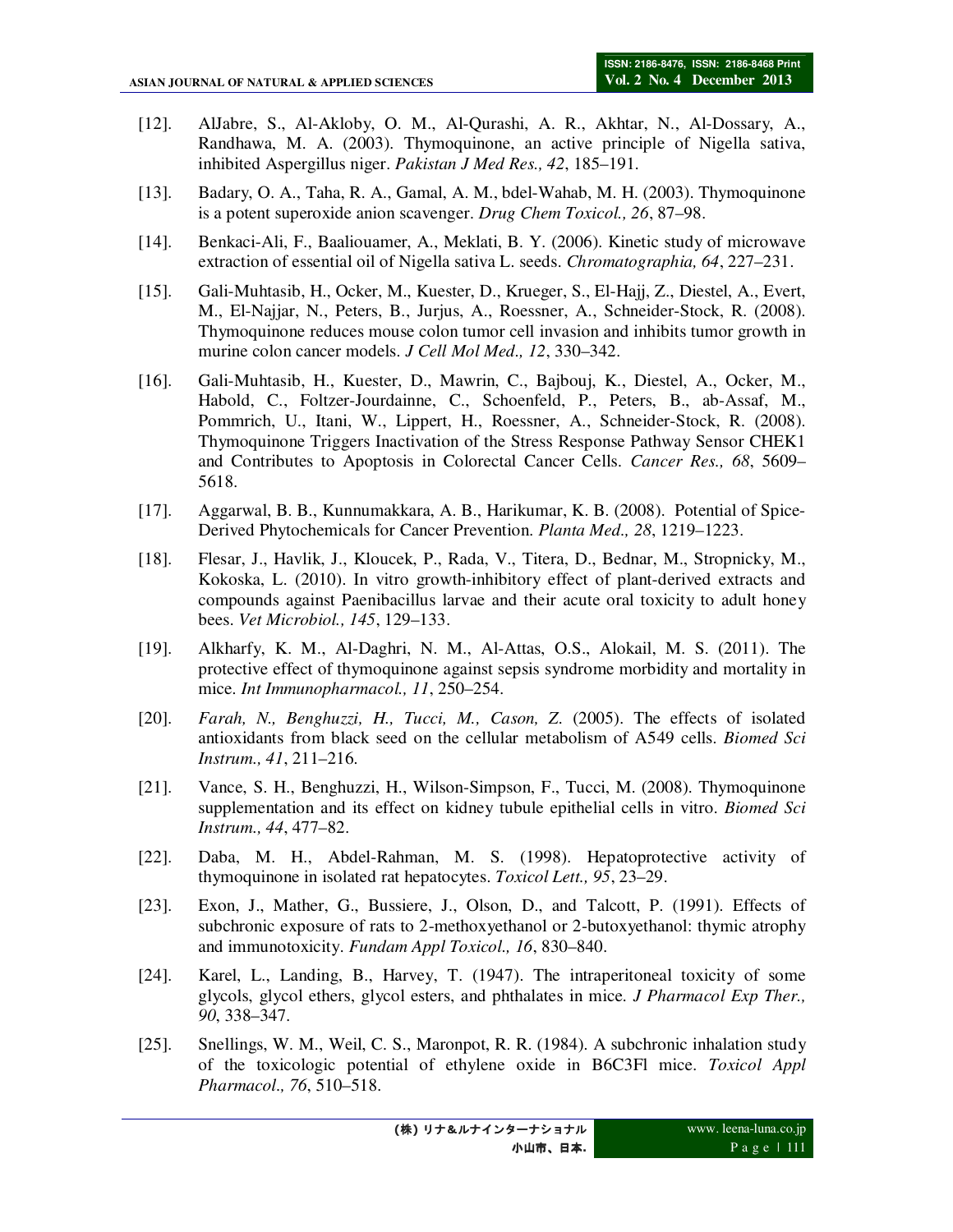- [26]. Popp, D. M., Popp, R. A., Lock, S., Mann, R. C., Hand, R. E. Jr. (1986). Use of multiparameter analysis to quantitate hematological damage from exposure to a chemical (ethylene oxide). *J Toxicol Environ Health, 18*, 543–565.
- [27]. Melnick, R. (1984). Toxicities of Ethylene Glycoland Ethylene Glycol Monoethyl Ether in Fischer 344/N Rats and B6C3F1 Mice. *Environ Health Perspect, 57*, 147– 155.
- [28]. Karawya, F., Radai, S., Othman, A., Farghali, E. (2006). Histological and immunohistochemical study on the immunomodulatory effect of Nigella sativa oil and vitamin A in malathion induced toxicity in the splenic white pulp of mice. *Bull Alex Fac Med., 42*, 538–543.
- [29]. Chung, P., Tuso, P. (1989). Cerebral computed tomography in a stage IV ethylene glycol intoxication. *Conn Med., 53*, 513–514.
- [30]. Hantson, P., Vanbinst, R., Mahieu, P. (2002). Determination of ethylene glycol tissue content after fatal oral poisoning and pathologic findings. *Am J Forensic Med Pathol., 23*, 159–161.
- [31]. Jobard, E., Harry, P., Turcant, A., Roy, P. M., Allain, P. (1996). 4-Methylpyrazole and hemodialysis in ethylene glycol poisoning. *J Toxicol Clin Toxicol., 34*, 373–377.
- [32]. Leth, P., Gregersen, M. (2005). Ethylene glycol poisoning. *Forensic Sci Int., 155*, 179–184.
- [33]. Olivero, J. (1993). A comatose man with marked acidosis and crystaluria. *Hosp Pract., 28*, 86–88.
- [34]. Takayesu, J. K., Bazari, H., Linshaw, M. (2006). Case records of the Massachusetts General Hospital. Case 7-2006. A 47-year-old man with altered mental status and acute renal failure. *N Engl J Med., 354*, 1065–1072.
- [35]. Zeiss, J., Velasco, M. E., McCann, K. M., Coombs, R. J. (1989). Cerebral CT of lethal ethylene glycol intoxication with pathologic correlation. *AJNR Am J Neuroradiol., 10*, 440–442.
- [36]. Boyer, E., Mejia, M., Woolf, A., Shannon, M. (2001). Severe ethylene glycol ingestion treated without hemodialysis. *Pediatrics., 107*, 172–173.
- [37]. Buell, J., Sterling, R., Mandava, S., Berger, A., Paulilio, L., Bar-Lavie, Y., Trimbach, C., Gens, D. (1998). Ethylene glycol intoxication presenting as a metabolic acidosis associated with a motor vehicle crash: case report. *J Trauma., 45*, 811–813.
- [38]. Parry, M. F., Wallach, R. (1974). Ethylene glycol poisoning. *Am J Med., 57*, 143–150.
- [39]. Reddy, N J., Lewis, L. D., Gardner, T. B., Osterling, W., Eskey, C. J., Nierenberg, D. W. (2007). Two cases of rapid onset Parkinson's syndrome following toxic ingestion of ethylene glycol and methanol. *Clin Pharmacol Ther., 81*, 114–121.
- [40]. Tobé, T. J., Braam, G. B, Meulenbelt, J., van Dijk, G. W. (2002). Ethylene glycol poisoning mimicking Snow White. *Lancet., 359*, 444-445.
- [41]. Factor, S., Lava, N. (1987). Ethylene glycol intoxication: a new stage in the clinical syndrome. *N Y State J Med., 87*, 179–180.
- [42]. Gordon, H., Hunter, J. (1982). Ethylene glycol poisoning. A case report. *Anaesthesia, 37*, 332–338.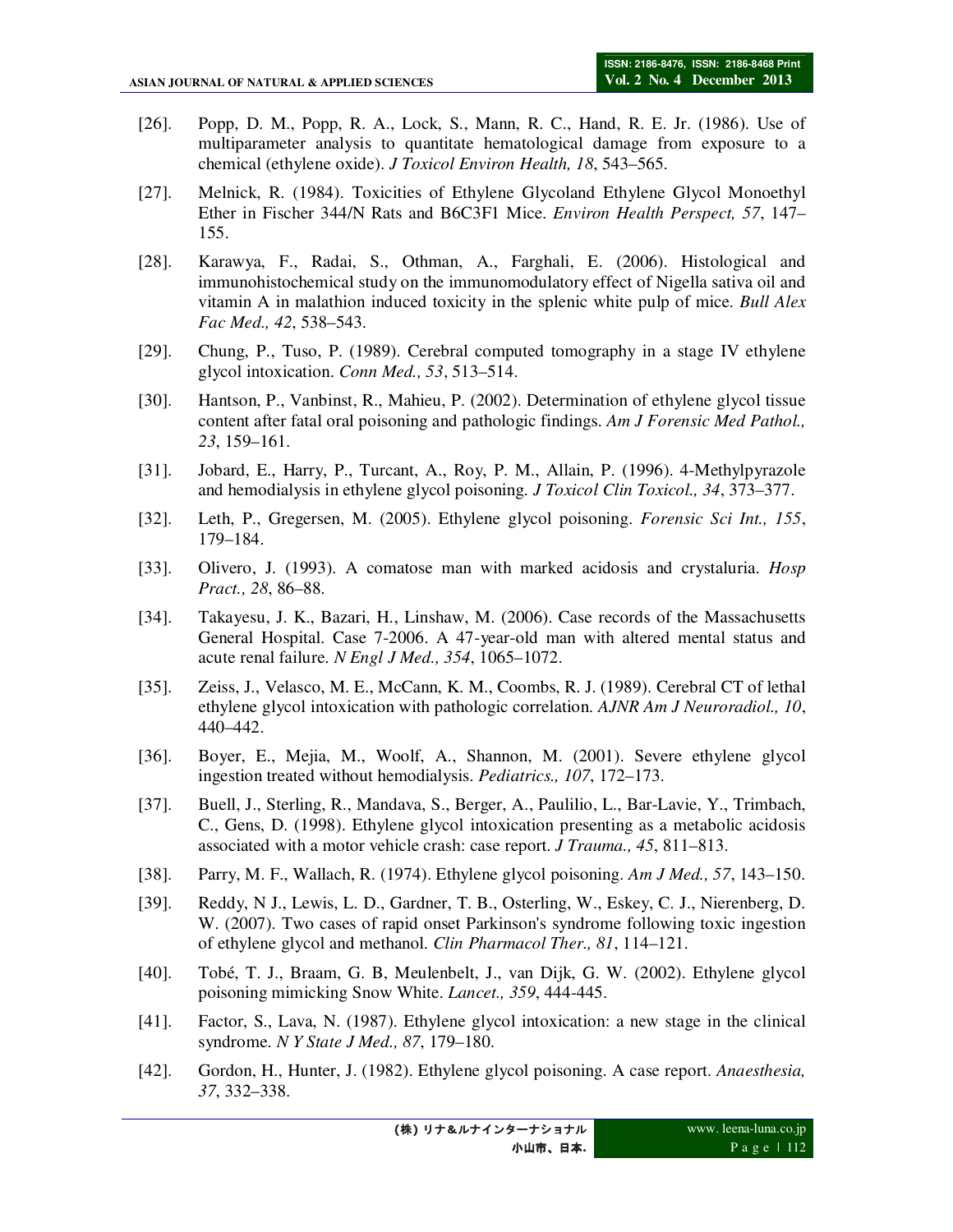- [43]. *Rothman, A., Normann, S. A., Manoguerra, A. S., Bastian, J. F., Griswold, W. R*. (1986). Short-term hemodialysis in childhood ethylene glycol poisoning. *J Pediatr., 108*, 153–155.
- [44]. Blakeley, K., Rinner, S., Knochel, J. (1993). Survival of ethylene glycol poisoning with profound acidemia. *N Engl J Med., 328*, 515–516.
- [45]. Heckerling, P. (1987). Ethylene glycol poisoning with a normal anion gap due to occult bromide intoxication. *Ann Emerg Med., 16*, 1384–1386.
- [46]. Spillane, L., Roberts, J. R., Meyer, A. E. (1991). Multiple cranial nerve deficits after ethylene glycol poisoning. *Ann Emerg Med., 20*, 208–210.
- [47]. Underwood, F., Bennett, W. M. (1973). Ethylene glycol intoxication. Prevention of renal failure by aggressive management. *JAMA, 226*, 1453–1454.
- [48]. Lyon, E., Borden, T., Vermeulen, C. (1966). Experimental oxalate lithiasis produced with ethylene glycol. *Invest Urol., 4*, 143–151.
- [49]. Kanter, M. (2008). Effects of Nigella sativa and its major constituent, thymoquinone on sciatic nerves in experimental diabetic neuropathy. *Neurochem Res., 33*, 87–96.
- [50]. Kanter, M. (2008). Nigella sativa and derived thymoquinone prevents hippocampal neurodegeneration after chronic toluene exposure in rats. *Neurochem Res., 33*, 579– 588.
- [51]. Kanter, M. (2011). Protective effects of thymoquinone on the neuronal injury in frontal cortex after chronic toluene exposure. *J Mol Histol., 42*, 39-46.
- [52]. Al-Majed, A. A., Al-Omar, F. A., Nagi, M. N. (2006). Neuroprotective effects of thymoquinone against transient forebrain ischemia in the rat hippocampus. *Eur J Pharmacol., 543*, 40–47.
- [53]. Gaunt, I. F., Hardey, J., Gangolli, S. D., Butterworth, K. R., Lloyd, A. G. (1974). Short-Term Toxicity of Monoethylene Glycol in the Rat. BIBRA International, Carshalton, Surrey, UK; 1974: 1–31 (Research Report 4/1974)
- [54]. DePass, L., Garman, R., Woodside, M., Giddens, W., Maronpot, R., Weil, C. (1986). Chronic toxicity and oncogenicity studies of ethylene glycol in rats and mice. *Fundam Appl Toxicol., 7*, 547–565.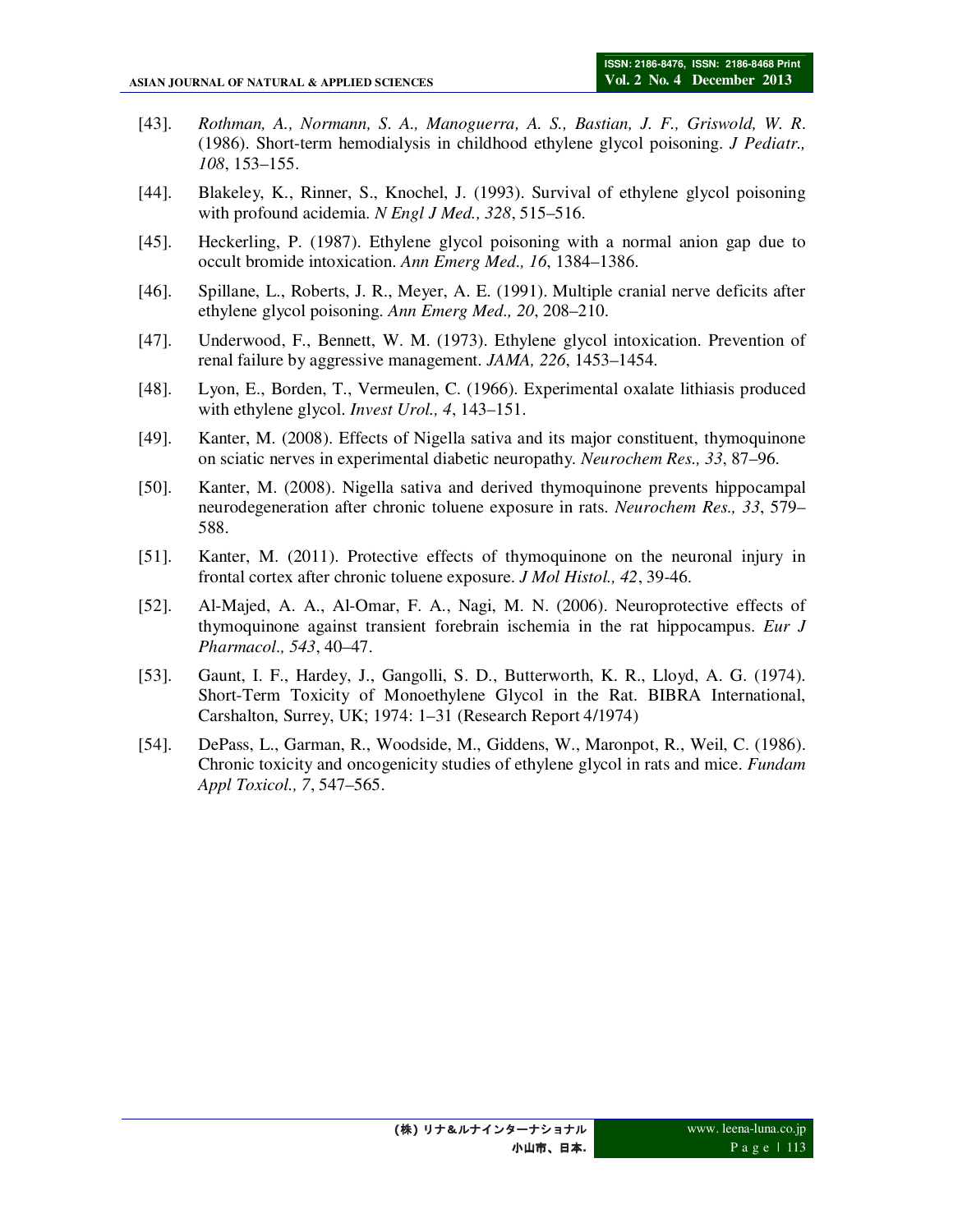### **APPENDIX**



# **FIGURE LEGENDS**

Figure **1** Spleen of control, −ve rats, showing normal lymphoid follicles (H and E × 200).

Figure **2** Spleen of control, +ve rat showing lymphocytic necrosis and depletion (H and E  $\times 200$ ).

Figure **3** Examined spleen section of normal rat treated with nigella sativa oil showing no histopathological changes (H  $\&$  E  $\times$  200).

Figure **4** Examined spleen section of toxic rat treated with nigella sativa oil showing slight lymphocytic necrosis (H and  $E \times 200$ ).

Figure **5** Examined spleen section by scanning electron microscope of normal rat showing no histopathological changes.

Figure **6** Examined spleen section by scanning electron microscope of toxic rat showing crystals deposition on the surface of spleen.

Figure **7** Examined brain section of normal rat showing no histopathological changes (H and  $E \times 200$ ).